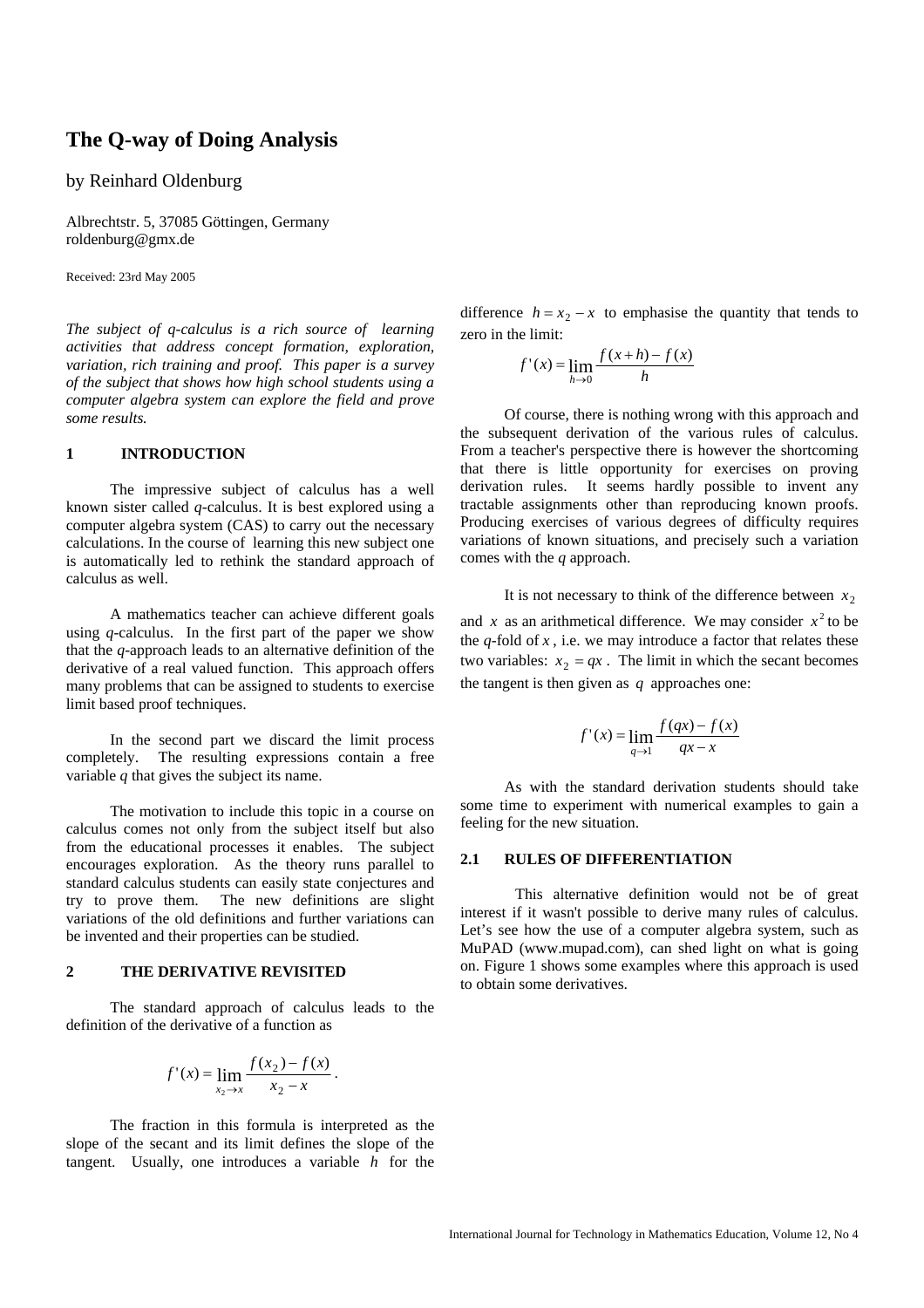qDIF:=  $(f,x)$  -> limit((subs( $f,x=q*x$ )-f)/ $(q*x-x)$ , $q=1$ )  $(f, x) \rightarrow \lim_{q \rightarrow 1} \frac{subs(f, x = q \cdot x) - f}{q \cdot x}$  $q \rightarrow 1$   $q \cdot x \rightarrow$   $\lim \frac{\textit{subs}(f, x = q \cdot x) (x, x) \rightarrow \lim_{q \rightarrow 1} \frac{subs(f, x = q \cdot x)}{q \cdot x - x}$ qDIF(x^2,x),qDIF(x^3,x),qDIF(x^4,x)  $2 \cdot x \cdot 3 \cdot x^2 \cdot 4 \cdot x^3$  $q$ DIF(1/x,x)  $-\frac{1}{a^2}$ 1  $\frac{1}{x}$ 



The new definition works as expected, but how can we gain more insight? We will remove the limit command and have a look at the quotients, see Figure 2.

$$
Dq:=(f,x) \to (subs(f,x=q*x)-f)/(q*x-x)
$$
  
\n
$$
(f,x) \to \frac{subs(f,x=q \cdot x) - f}{q \cdot x - x}
$$
  
\n[i, factor $(Dq(x^i,x))]$ Si=1..5  
\n[1,1] [2, x \cdot (q+1)], [3, x^2 \cdot (q+q^2+1)], [4, x^3 \cdot (q+1)], [5, x^4 \cdot (q+q^2+q^3+q^4+1)]

Figure 2 The quotients involved in the above *q*-calculus

 This suggests that the denominators cancel out completely. This fact can be shown in general. Consider  $f(x) = x''$  with a natural number as exponent. Then

$$
f'(x) = \lim_{q \to 1} \frac{f(qx) - f(x)}{qx - x}
$$

$$
= \lim_{q \to 1} \frac{q''x'' - x''}{x(q - 1)}
$$

$$
= x^{n-1} \lim_{q \to 1} \frac{q'' - 1}{q - 1}
$$

The last number can be reduced using the identity

$$
q^{n}-1=(q-1)\cdot (q^{n-1}+q^{n-2}+....+q+1).
$$

Hence the whole fraction reduces to

$$
q^{n-1} + q^{n-2} + \ldots + q + 1
$$

which clearly approaches *n* as  $q \rightarrow 1$ . For fractional exponents as in  $f(x) = x^{\frac{1}{n}}$  almost the same reasoning applies:

$$
f'(x) = \lim_{q \to 1} \frac{q^{\frac{y}{n}} x^{\frac{y}{n}} - x^{\frac{y}{n}}}{x(q-1)}
$$

$$
= x^{\frac{1}{n-1}} \lim_{t \to 1} \frac{t-1}{t^n - 1}
$$

Here we applied the substitution  $t = q^{\frac{1}{n}}$ . Now, the same line of argument as before shows

$$
f'(x) = x^{\frac{1}{n}-1} \lim_{t \to 1} \frac{t-1}{t^n-1} = \frac{x^{1/n-1}}{n}
$$

 The interplay of CAS exploration and rigorous proof can be repeated for several other types of functions. For logarithms a bit of work with MuPAD reveals a simple form of the quotient:

 $assume(q>0)$ : factor(simplify(Dq(ln(x),x)))

In mathematical language:

$$
\ln'(x) = \lim_{q \to 1} \frac{\ln(qx) - \ln(x)}{qx - x}
$$

$$
= \lim_{q \to 1} \frac{\ln(q) + \ln(x) - \ln(x)}{x(q - 1)}
$$

$$
= \frac{1}{x} \lim_{q \to 1} \frac{\ln(q)}{q - 1}.
$$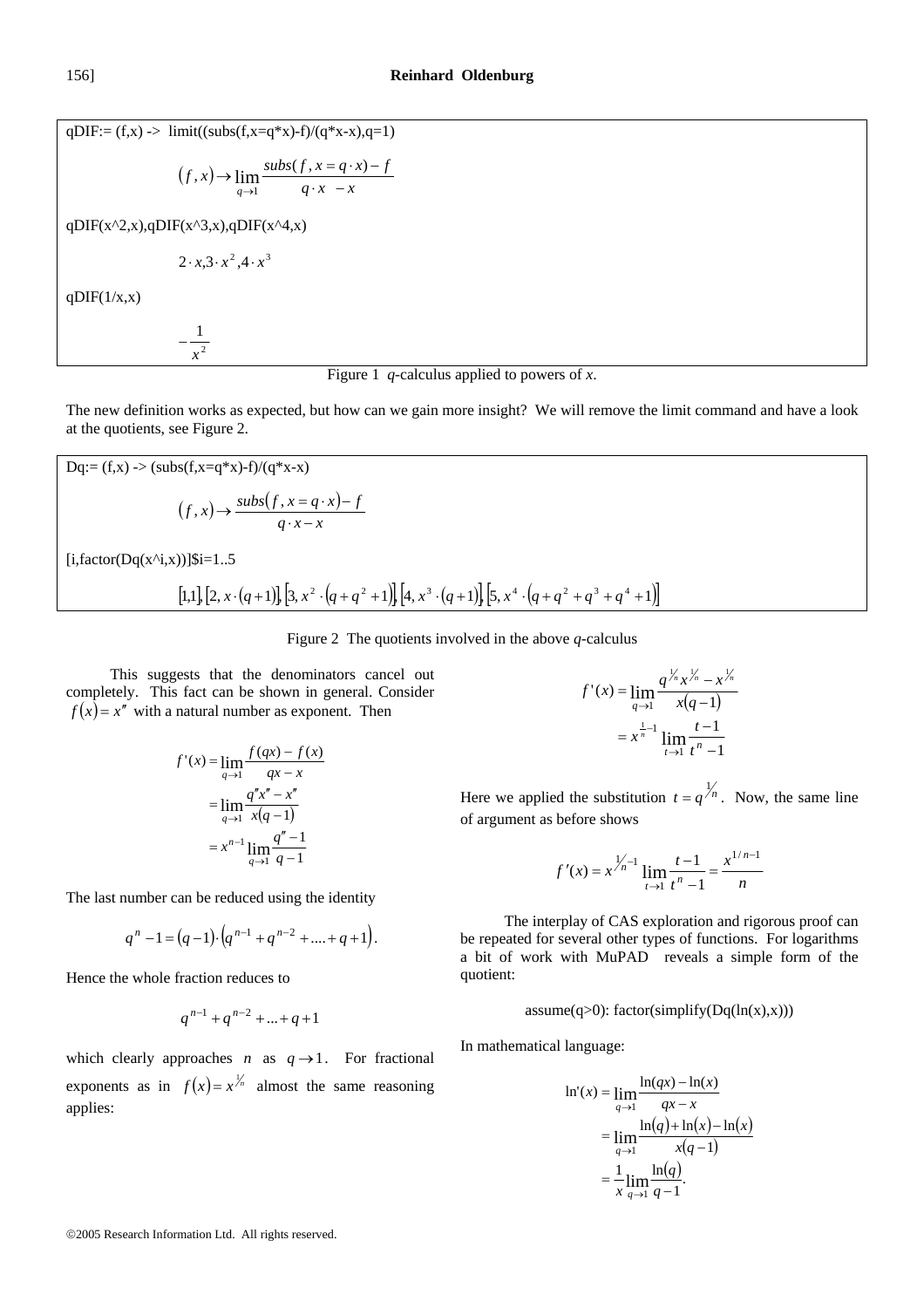This limit is easily determined using the CAS.

Trigonometric functions are also within the reach of MuPAD, as shown in Figure 3.

$$
qDIF(sin(x),x)
$$

$$
cos(x)
$$

Figure 3 Differentiation of a trigonometric function

However, it is difficult to evaluate this limit using paper and pencil methods. Sum, product and quotient rules are derived in strictly analogous ways to the standard case. However, the somewhat different setup should make students think about every step rather than reproduce them from memory.

An interesting point is that the derivative of the absolute value function is rather straightforward in *q*-calculus as is shown below:

$$
\frac{|qx| - |x|}{(q-1)x} = \frac{q|x| - |x|}{(q-1)x} = \frac{|x|}{x}
$$

Taking a minute of thought reveals that at  $x = 0$  all of the above calculations have to be reconsidered. This shows the merits of the standard derivation very clearly.

#### **3 FAREWELL TO THE LIMIT**

During the above approach to the derivative we were led to define the analogue of the finite difference quotient, D*q* in the MuPAD scripts. Now, we will take this quotient as our basic object of interest, i.e. we do not perform the limit. This is not too strange a thing to do if you recall that many results of calculus are applied at the end in numerical algorithms in which the derivative is again discretised. So, why not see how far one can get without performing limits at all?

In this spirit we define the *q-*differential of a function as

$$
d_q f(x) = f(qx) - f(x),
$$

which leads to

$$
d_q x := qx - x = (q - 1)x.
$$

Combining, we arrive at the *q*-derivative we have met before:

$$
D_q f(x) = \frac{d_q f(x)}{d_q x} = \frac{f(qx) - f(x)}{(q-1)x}.
$$

The *q*-derivative of the power functions are

$$
D_q x^n = \frac{q^n x^n - x^n}{x(q-1)} = x^{n-1} \cdot \frac{q^n - 1}{q-1}.
$$

This motivates us to define the *n*-th *q*-number to be

$$
[n]_q := \frac{q^n - 1}{q - 1}.
$$

Then the powers *q*-differentiate almost as usual:

$$
D_q x^n = [n]_q \cdot x^{n-1}.
$$

#### **4** *q***-NUMBERS**

This definition calls for CAS explorations. The factorised forms of the first *n q*-numbers suggest that *q*numbers have the same primes as standard numbers. Figure 4 shows the first 8 factorised *q*-numbers.

factor(qN(n))\$n=1..8 ( ) ( ) ( ) 1 ( )( ) 1 1 , 1, 1, 1, 1 1 , 1, 2 2 2 2 2 3 4 + ⋅ + + ⋅ − + + + + + + ⋅ + + + + *q q q q q q q q q q q q q q* ( ) ( ) ( ) 1,( )( )( ) 1 1 1 1 1 1 , 2 3 4 5 6 2 2 4 2 2 + + + + + + + ⋅ + ⋅ + + ⋅ + + ⋅ − + + *q q q q q q q q q q q q q q*



 In certain formulas the version of the *q*-numbers used so far produces ugly results. Using a square root *p* of  $q = p^2$  some results become more elegant when stated in terms of the "*p*numbers":

$$
(n)_p = \frac{p^n - p^{-n}}{p - p^{-1}} = \frac{p^{2n} - 1}{p^2 - 1} \cdot \frac{1}{p^{n-1}} = [n]_q \cdot q^{\frac{1-n}{2}}
$$

 A warning note for the reader who consults the literature: this bracket notation is common in the field of quantum groups but bears the risk of confusion with the Pochhammer symbols.

For example, one can use the CAS to show that

$$
(m+n)_p = p^n (m)_p + p^{-m} (n)_p
$$

$$
\frac{(n+1)_p + (n-1)_p}{(2)_p} = (n)_p
$$

 With these as examples the students can go on and discover and prove more identities using the CAS. Further common definitions involve the *q*-factorial  $[n] = [n]_n \dots [1]_n$ and *q*-binomial coefficients built from these with the usual definition. They open up even more possibilities for CAS based discoveries.

 However, the most important applications are in the field of noncommutative algebras. If two elements *x*, *y* of such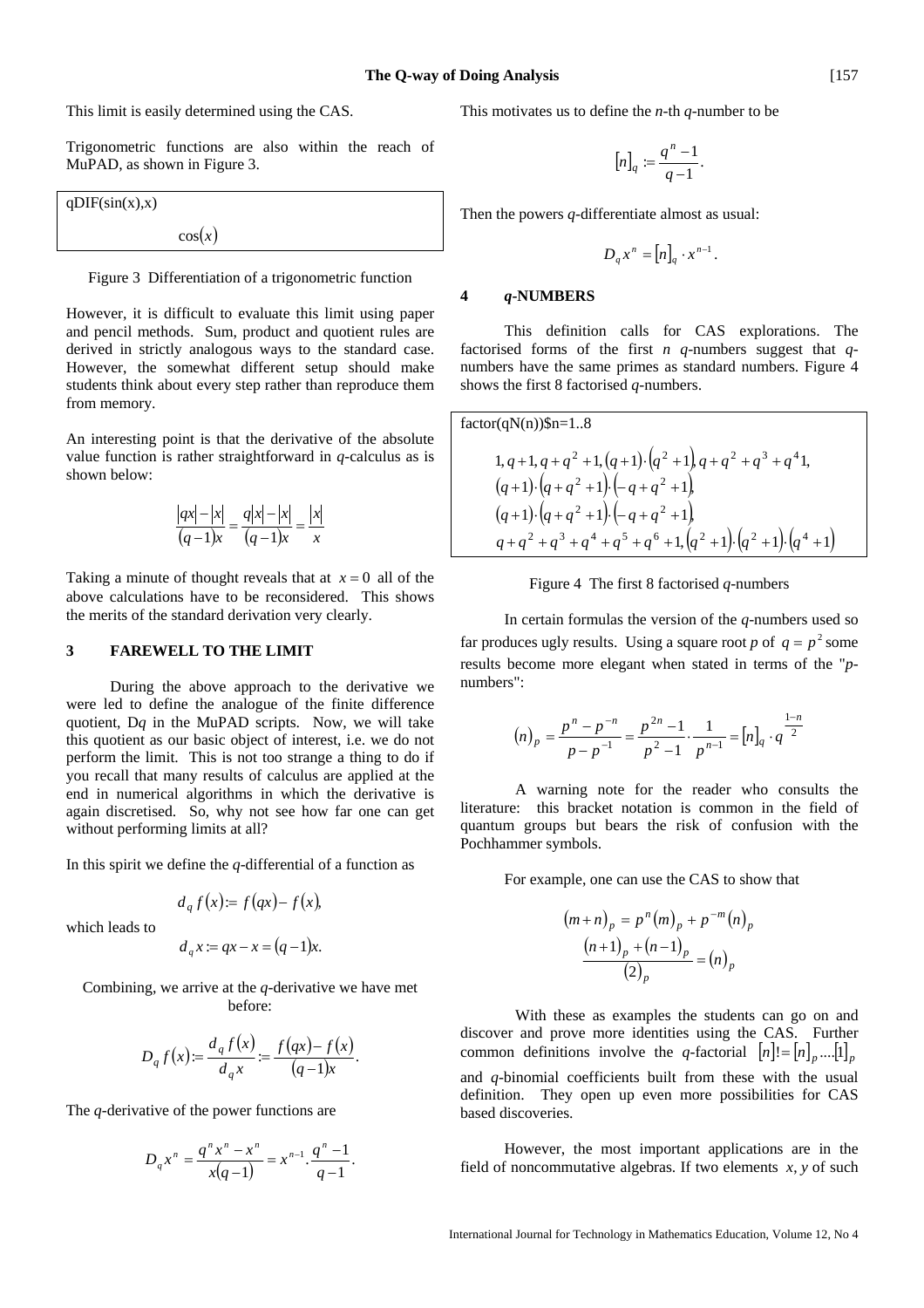an algebra satisfy the relation  $y \cdot x = q \cdot x \cdot y$ , one can apply the *q*-binomial theorem

$$
(x+y)^n = \sum_{i=0}^n \frac{[n]!}{[i]! [n-i]!} \cdot x^i \cdot y^{n-i} .
$$

 Although these noncommutative algebras are not difficult to handle they are far from typical of the subjects of the usual high school curriculum.

## **5 MORE ON Q-DIFFERENTIATION**

 The *q*-derivative obeys the usual rule for the sum of two functions:

$$
D_q(f+g) = D_q(f) + D_q(g)
$$

 But what about the product rule? The calculation shown in Figure 5 proves the correct generalisation of the product rule:

A:=Dq(f(x)\*g(x),x)  
\n
$$
-\frac{f(q \cdot x) \cdot g(q \cdot x) - f(x) \cdot g(x)}{x - q \cdot x}
$$
\nB:=Dq(f(x),x)\*g(x)+f(q\*x)\*Dq(g(x),x)  
\n
$$
\frac{f(q \cdot x) \cdot (g(x) - g(q \cdot x))}{x - q \cdot x} + \frac{g(x)(f(x) - f(q \cdot x))}{x - q \cdot x}
$$
\nsimplify(A-B)  
\n0

Figure 5 Proving the product rule

Thus the product rule is

$$
D_q(f(x) \cdot g(x)) = D_q(f(x)) \cdot g(x) + f(qx) \cdot D_q(g(x))
$$

 It seems that there is no easy generalisation of the chain rule. Of course, in *q*-mathematics there is not an exponential function but a *q*-exp function, with the following series definition:

$$
\exp_q(x) := \sum_{n=0}^{\infty} \frac{1}{[n]!} \cdot x^n .
$$

(This is a special case of what is called a *q*-hypergeometric series – a topic ideally suited for CAS, see Koepf (1998)).

It follows that  $D_a(\exp_a(x)) = \exp_a(x)$ , which is far easier to prove by hand than with CAS and provides a good opportunity to reflect on the choice of the appropriate technique. Note however, that the result  $\exp_a(x+y) = \exp_a(x) \cdot \exp_a(y)$  only holds if  $y \cdot x = q \cdot x \cdot y$ .

#### **6** *q***-INTEGRATION**

 In the teaching of integration theory computer algebra offers many possibilities, e.g. Ben-Israel and Koepf (1994). (Here, it is one more example of concept formation and exploration.)

 The inverse operation of *q*-differentiation shall be called *q*-integration (*q*-antiderivative would be more precise).

From

$$
D_q(F(x)) = f(x)
$$

it follows that

$$
F(qx) - F(x) = (q-1) \cdot x \cdot f(x).
$$

 Following Klimyk and Schmüdgen (1997), we substitute  $q^i$ *x* for *x* and multiply by –1:

$$
F(q^{i} \cdot x) - F(q^{i+1} \cdot x) = (1-q) \cdot q^{i} \cdot x \cdot f(q^{i} \cdot x)
$$

Summing these equations for  $i = 0, ..., n-1$  gives:

$$
F(x) - F(q^n \cdot x) = (1-q) \cdot x \cdot \sum_{i=0}^{n-1} q^i \cdot f(q^i \cdot x)
$$

 Klimyk and Schmüdgen impose the restriction that  $0 < q < 1$  and assume *F* to be continuous at 0. Then the limit as  $n \rightarrow \infty$  can be performed to yield an expression that can be turned into the definition of the *q*-Integral:

$$
F(x) - F(0) = (1-q) \cdot x \cdot \sum_{i=0}^{\infty} q^{i} \cdot f(q^{i} \cdot x)
$$

$$
\int_{0}^{c} f(x) d_{q} x = c \cdot (1-q) \sum_{i=0}^{\infty} q^{i} \cdot f(q^{i} \cdot c).
$$

 This integral is in fact a Riemannian sum with the interval points  $q^i.c$ . We now define a MuPAD function for  $q$ integration and check in a special case that the integral is in fact an antiderivative. This is illustrated in Figure 6.

assume(q<1): assume(q>0,\_and): qInt:= (f,x,c)->c\*(1-q)\*sum(q^i\*subs(f,x=q^i\*c),i=0..infinity); ( ) () ( )⎟ ⎟ ⎠ ⎞ ⎜ ⎜ ⎝ ⎛ <sup>→</sup> <sup>⋅</sup> <sup>−</sup> ∑ <sup>⋅</sup> <sup>=</sup> <sup>⋅</sup> ∞ =0 , , 1 . , *i <sup>i</sup> <sup>i</sup> f x c c q q subs f x q c* simplify(qInt(x^2,x,a)) 1 <sup>2</sup> 3 *q* + *q* + *a*

 $simplify(Dq(qInt(x^2,x,a),a))$ 

 $a^2$ 

Figure 6 An example of *q*-integration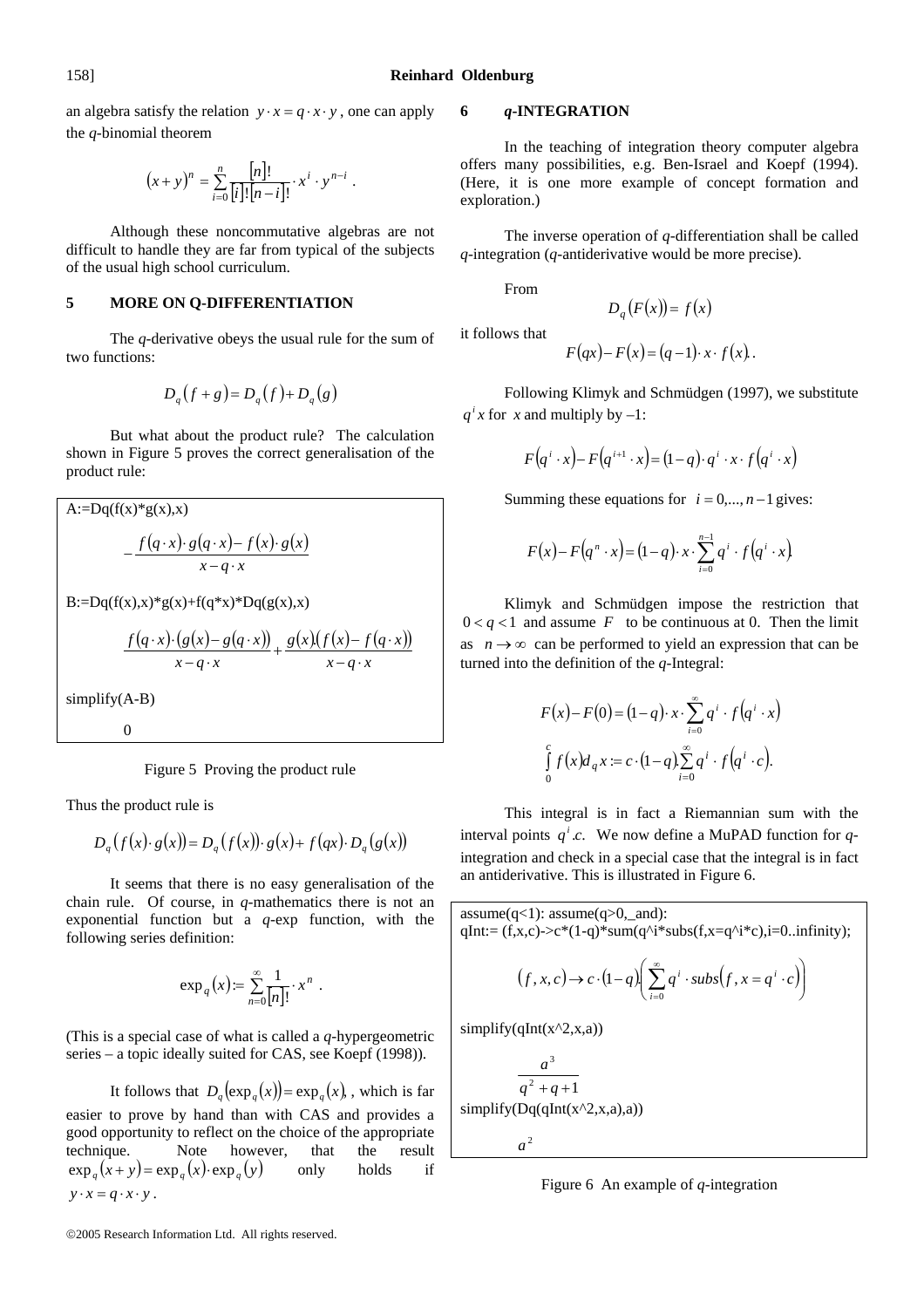Finally, we perform the limit  $q \rightarrow 1$  and rediscover the classical integral, as shown in Figure 7.

| f:=x: qI:=simplify(qInt(f,x,a)); limit(qI,q=1); int(f,x=0a)                 |
|-----------------------------------------------------------------------------|
| $\frac{a^2}{q+1}$                                                           |
| $\frac{a^2}{a}$<br>$\overline{2}$                                           |
| $a^2$<br>$\mathcal{D}_{\alpha}$                                             |
| $map([x, x^2, sqrt(x)], f \rightarrow limit(simplify(qInt(f, x, a)), q=1))$ |
| $\frac{3}{2}$<br>$\overline{a}$                                             |

$$
\left[ \frac{a^2}{2}, \frac{a^3}{3}, \frac{2 \cdot a^{\frac{3}{2}}}{3} \right]
$$

#### Figure 7 Classical integrals

 $\overline{\phantom{a}}$  $\overline{\phantom{a}}$  $\overline{\phantom{a}}$ 

⎦

 With this we are led back to our starting point. Now we have a new limit approach to the classical antiderivative as well.

# **7 CONCLUSION**

 Computer algebra is well suited for supporting explorations and many (although not all) proofs in this area. While the subject is still evolving, in various branches there is already a rich body of knowledge as documented in the literature. We have concentrated on those parts that are within the reach of high school education. As the *q*-theory runs largely parallel to the standard theory students can carry over many ideas and create hypotheses and proofs. This style of working reflects very well the way mathematics is done at university. Many students think that mathematical research gives birth to complex new theories from scratch. However, in reality much more research work is conducted in a way that seeks to generalise and extend established theory. Hence, this subject lets students work almost like research mathematicians.

## **REFERENCES**

Ben-Israel, A. and Koepf, W. (1994) The definite nature of indefinite integrals, *The International Derive Journal* **1**, (1), 115-131.

Klimyk, A. and Schmüdgen, K. (1997) *Quantum Groups and Their Representations*, Berlin: Springer.

Koepf, W. (1998). *Hypergeometric Summation*. Vieweg, Braunschweig.

# **BIOGRAPHICAL NOTES**

 Dr. Reinhard Oldenburg has studied mathematics, physics and computer science at Frankfurt and Göttingen where he wrote a PhD thesis on algebras connected to knot theory. Currently he is a teacher at the Felix-Klein-Gymnasium in Göttingen and is also engaged in teacher education at Göttingen University.